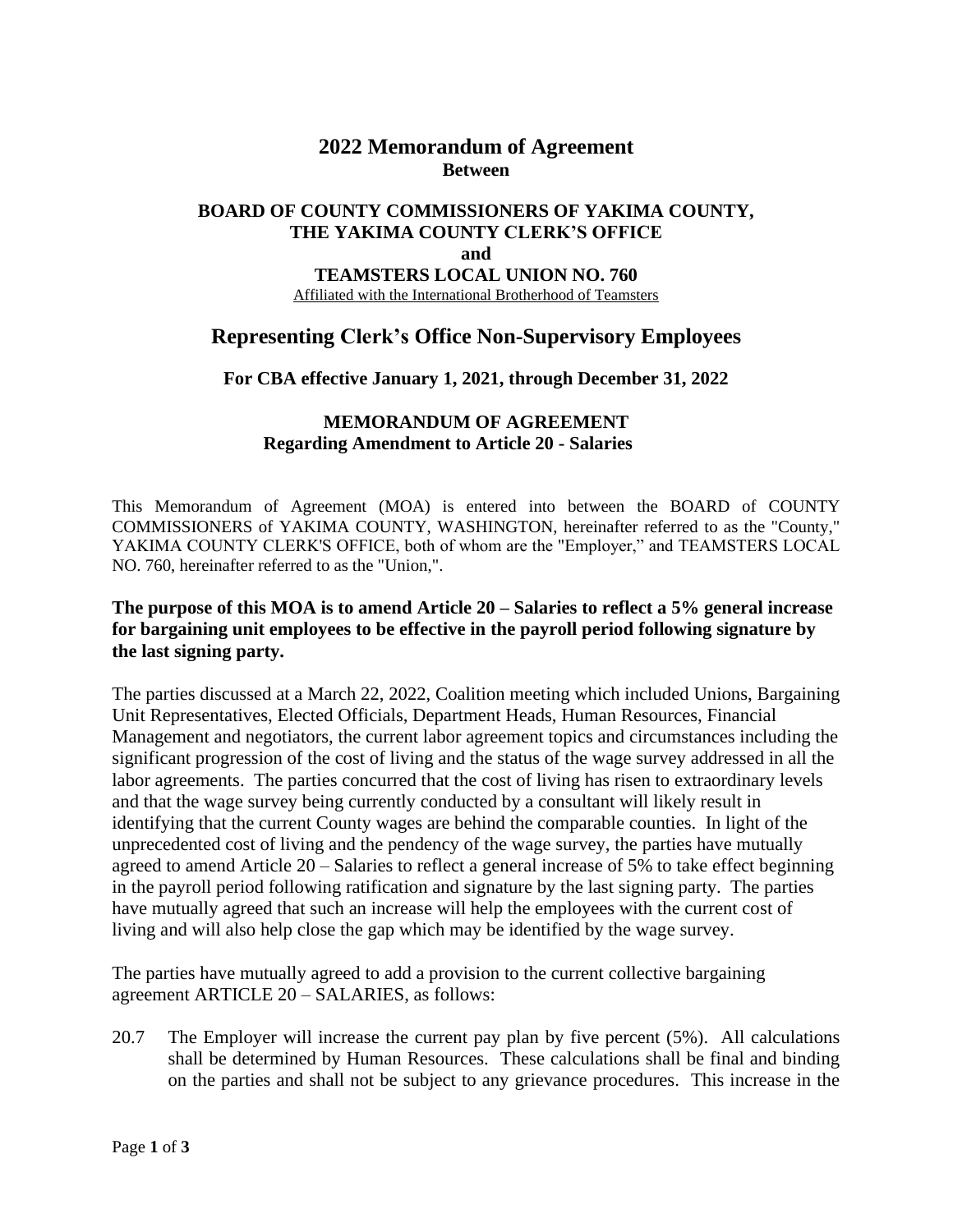pay plan shall not serve as the basis for the calculations addressed in sections 20.2.3 and 20.2.4 for purposes of the lump sum to be distributed in July 2022.

The parties mutually agree that the general increase shall begin to be paid in the payroll period following signature of this MOA by the last signing party with no retroactive payments.

**The attached pay plan Exhibit "A" will replace the current (2021-2022) pay plan exhibit.** 

**IN WITNESS WHEREOF**, the parties have agreed to this Agreement on this **\_\_\_\_\_\_\_\_\_\_** day of  $2022.$ 

**FOR TEAMSTERS LOCAL UNION #760: FOR THE EMPLOYER:**

\_\_\_\_\_\_\_\_\_\_\_\_\_\_\_\_\_\_\_\_\_\_\_\_\_\_\_\_\_\_\_\_\_\_\_\_

Leonard J. Crouch Secretary-Treasurer

Adopted Copy Available at Yakima County Human Resources 128 N. 2<sup>nd</sup> Street, Room B27 Yakima, WA 98901

Amanda McKinney, Chair Yakima County Board of County Commissioners

\_\_\_\_\_\_\_\_\_\_\_\_\_\_\_\_\_\_\_\_\_\_\_\_\_\_\_\_\_\_\_\_\_\_\_\_

\_\_\_\_\_\_\_\_\_\_\_\_\_\_\_\_\_\_\_\_\_\_\_\_\_\_\_\_\_\_\_\_\_\_\_\_ LaDon Linde, Commissioner Yakima County Board of County Commissioners

Ron Anderson, Commissioner Yakima County Board of County Commissioners

\_\_\_\_\_\_\_\_\_\_\_\_\_\_\_\_\_\_\_\_\_\_\_\_\_\_\_\_\_\_\_\_\_\_\_\_

\_\_\_\_\_\_\_\_\_\_\_\_\_\_\_\_\_\_\_\_\_\_\_\_\_\_\_\_\_\_\_\_\_\_\_\_

Tracy Slagle, Yakima County Clerk

\_\_\_\_\_\_\_\_\_\_\_\_\_\_\_\_\_\_\_\_\_\_\_\_\_\_\_\_\_\_\_\_\_\_\_\_ Jacqui Lindsay, Human Resources Director

\_\_\_\_\_\_\_\_\_\_\_\_\_\_\_\_\_\_\_\_\_\_\_\_\_\_\_\_\_\_\_\_\_\_\_\_

Approved as to Form:

Deputy Prosecuting Attorney